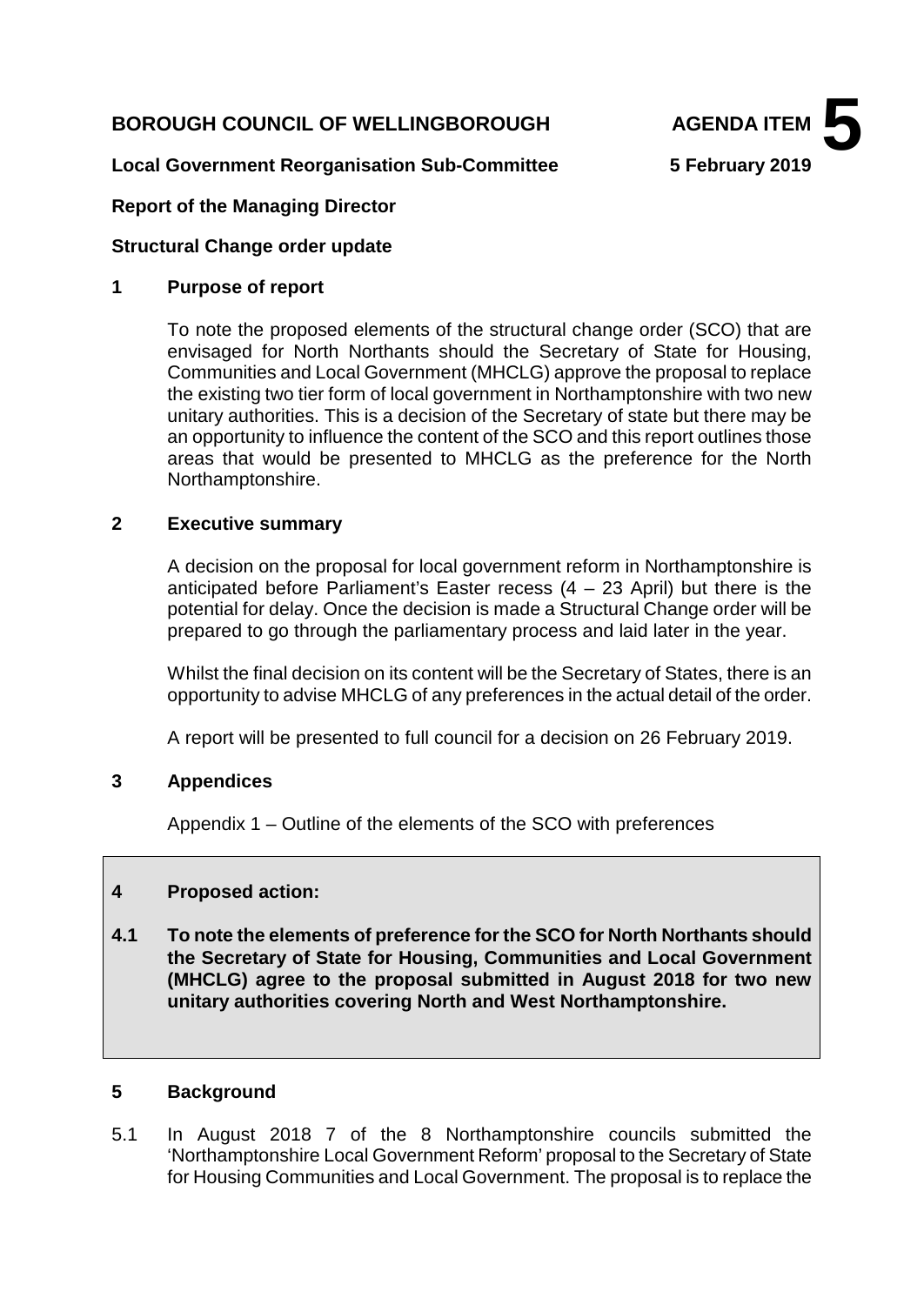existing two tier form of local government with two new unitary authorities one covering the North and the other covering the North.

- 5.2 The Secretary of State has carried out an eight week public consultation on the proposal which ended on the 25 January 2019 and is now considering the responses received. It is anticipated that a decision will be forthcoming before Parliament's Easter recess (i.e. before 4 April 2019) but could be delayed due to other urgent government business which is currently taking place.
- 5.3 If the decision is to approve the proposal and to create a new unitary authority for North Northants then a process will begin with the creation of a Structural Change Order, anticipated in late spring 2019, however this may be delayed.
- 5.4 There is an opportunity before the SCO is finalised and laid before parliament to influence its content.

## **6 Discussion**

- 6.1 The key process for establishing new shadow and unitary authorities is agreement of a Structural Change Order (SCO) by both Houses of Parliament. The SCO sets out the basic governance and operating principles for the shadow authority and subsequent unitary council. It will be drafted by Government officials but it is considered prudent for the councils to seek to influence the content of the SCO's.
- 6.2 Based on recent experience elsewhere, it is anticipated that this will be one Order covering both North Northamptonshire and West Northamptonshire – albeit in correspondingly distinct sections.
- 6.3 The purpose of the Order is to facilitate the transition from existing Councils to the new authorities. The Order will define the basic governance and operating principles in the lead up to new unitary authorities in Northamptonshire.
- 6.4 Whilst the Order will be drafted and finalised by Government officials, Councils are invited to state local preferences and thus provide a common position to them. It is considered wise and mutually beneficial for the Councils to provide their version of a draft Order - and to do so sooner rather than later to have influence. The Councils will likely be invited by Government to formally consider a draft Order in due course.

## **Content of a Structural Change Order**

- 6.5 Although much of the Order will be technical in nature, the Secretary of State has options in some instances which are likely to be politically sensitive locally or have some practical implications - and these are considered in more detail below.
- 6.6 Appendix 1 shows a summary of the local preferences proposed.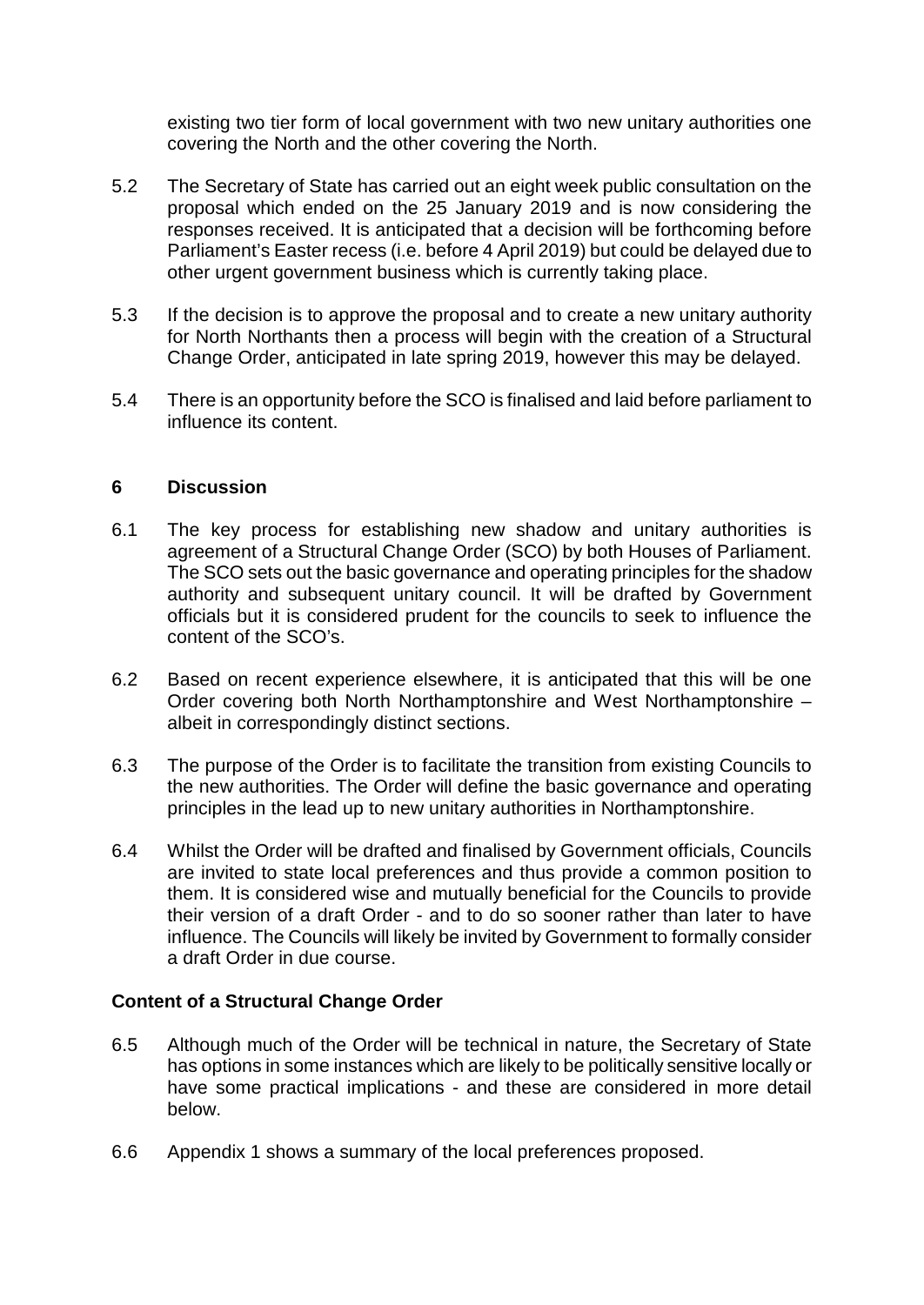# **Names of new authorities**

6.7 North Northamptonshire and West Northamptonshire are names that have been used locally for some years, particularly for planning and development purposes. They have the benefit of some geographical prefix and historical suffix. The proposed name for the north will be "North Northamptonshire Council".

# **Choice of transition model**

- 6.8 Fundamentally, the main purpose of the Order is to bring district and county functions together and to manage transition from existing councils to new. There are in fact two basic options available to govern that transition – either an existing council as a continuing authority with an implementation executive, or, a new legal body with a shadow authority and shadow governance set-up. Both options are councillor-led, result in a new multi-purpose council, safeguard the employment rights of staff, and necessitate a new operating model and organisational structure to be approved by councillors to provide opportunity for transformation. The Councils' submitted Joint Proposal proposed the creation of new legal bodies as this has the particular advantage of emphasising a fresh start in serving communities and being a better catalyst for necessary change.
- 6.9 For North Northamptonshire, the recommended Order proposes the creation of a new legal body rather than a continuing authority.

# **Types of new authorities**

- 6.10 A new unitary authority will be created as either a district council or a county council and will be given the powers and duties of the other. There is no particularly substantive operational difference. It was originally thought that this may influence the election cycle of the new authority but this is not the case.
- 6.11 Government officials have advised that:
	- a county unitary cannot apply for borough status;
	- borough status does not transfer over to a new unitary;
	- a district unitary council can apply to the Privy Council for borough status under section 245 of the Local Government Act 1972;
	- the chairman and vice-chairman of the district unitary council that has been granted borough status are entitled to take the style of mayor and deputy mayor;
	- if a predecessor area would like to retain the ability to appoint a civic mayor (as a right granted by a charter), then there needs to be a parish council or charter trustees for that area to be able to exercise the rights in the charter.
- 6.12 For North Northamptonshire, the recommended Order proposes the new unitary authority be a 'county council with district functions'.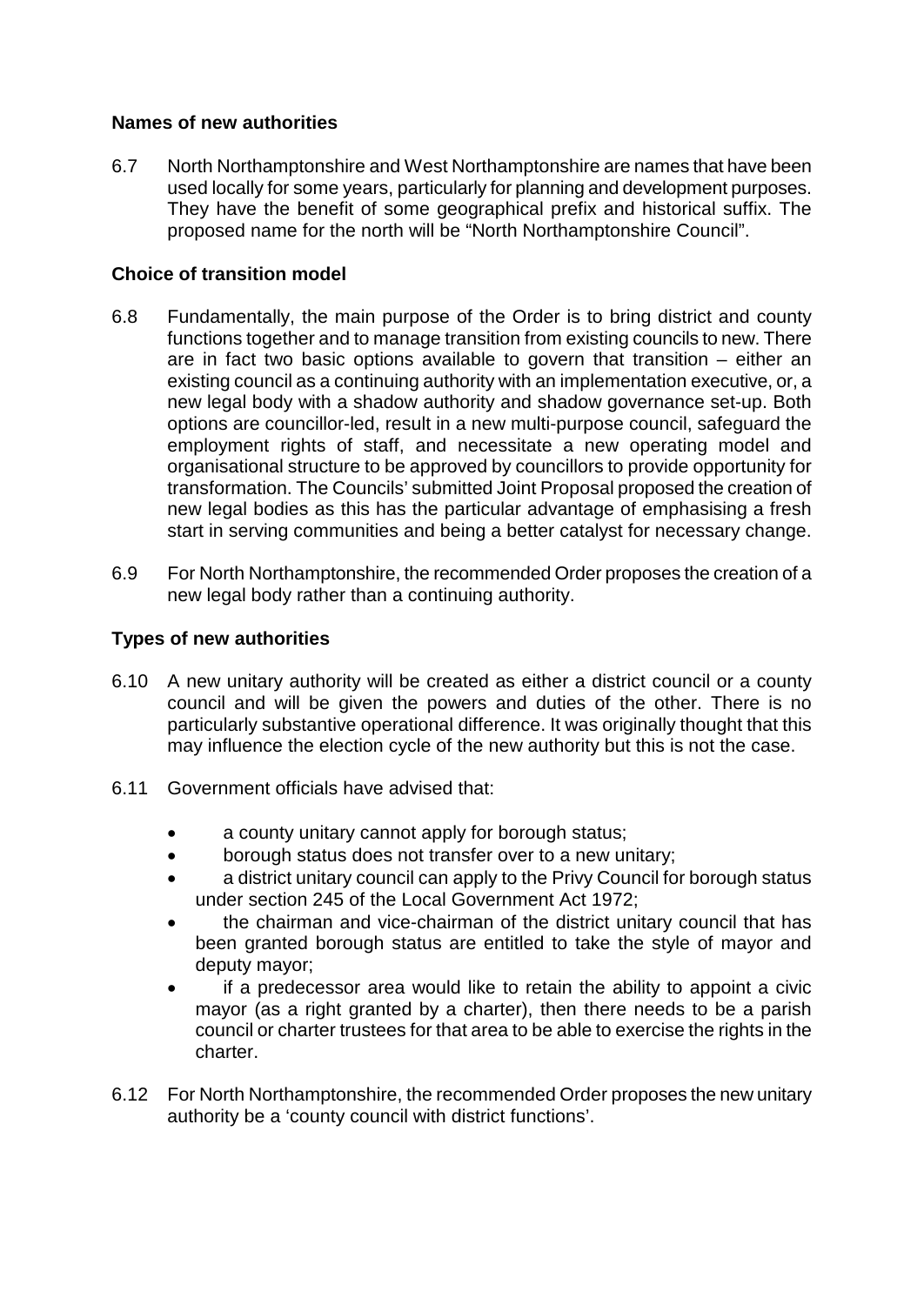# **Timetable for establishment of new authorities**

- 6.13 Notwithstanding the practical challenges and tighter timeframes, establishment of unitary authorities sooner rather than later is still preferable. This was based on the expressed need for service transformation, organisational cultural change and financial sustainability. It is expected that Government would seek early establishment. For interim arrangements, this would suggest shadow authorities operating from the date of the Order until the 2020 election day for the new authorities.
- 6.14 For North Northamptonshire, the recommended Order proposes a commencement date – 'vesting day' - for the new unitary authority (and corresponding winding-up / dissolution of existing Councils) of 1 April 2020, with the first elections in May 2020.

## **Shadow authority - style of governance**

- 6.15 All current councillors of all councils will automatically become members of the relevant shadow authority in the interim with current dual hatters expected to be given two votes.
- 6.16 Members will be well aware of the advantages and disadvantages of the different arrangements of an Executive style or a Committee style authority, although not all will have experience of both.
- 6.17 With Committee style arrangements, there is choice in whether to have one or more Overview and Scrutiny committees. With Executive style arrangements, there is normally no choice and, statutorily, at least one such committee must be appointed. If the choice is to operate with a Committee style of governance, it is suggested that this is not included in the Order and instead the decision on whether to have an Overview and Scrutiny Committee is left to the shadow authority.
- 6.18 For North Northamptonshire, the recommended Order proposes an Executive style of governance for the shadow authority. This will only be in essence an implementation executive for the creation of the new unitary council and is the standard procedure, and government preference, for this.

## **Shadow authority – 'executive' composition and 'executive' chairmanship**

- 6.19 Whether an Executive style or a Committee style arrangement, a shadow authority will require a shadow executive or a shadow lead committee. Whatever style of governance is chosen, there is proposed to be an equal number (3) of Members from each of the existing councils on the 'executive' (with Members being appointed in accordance with the principles of political balance).
- 6.20 In terms of chairmanship of the shadow authority 'executive' (as distinct from the more ceremonial chairmanship of the authority itself), previous Orders have either identified which councillor is to be the Leader of the shadow authority or, in the most recent Order (Dorset), left this to be determined by the shadow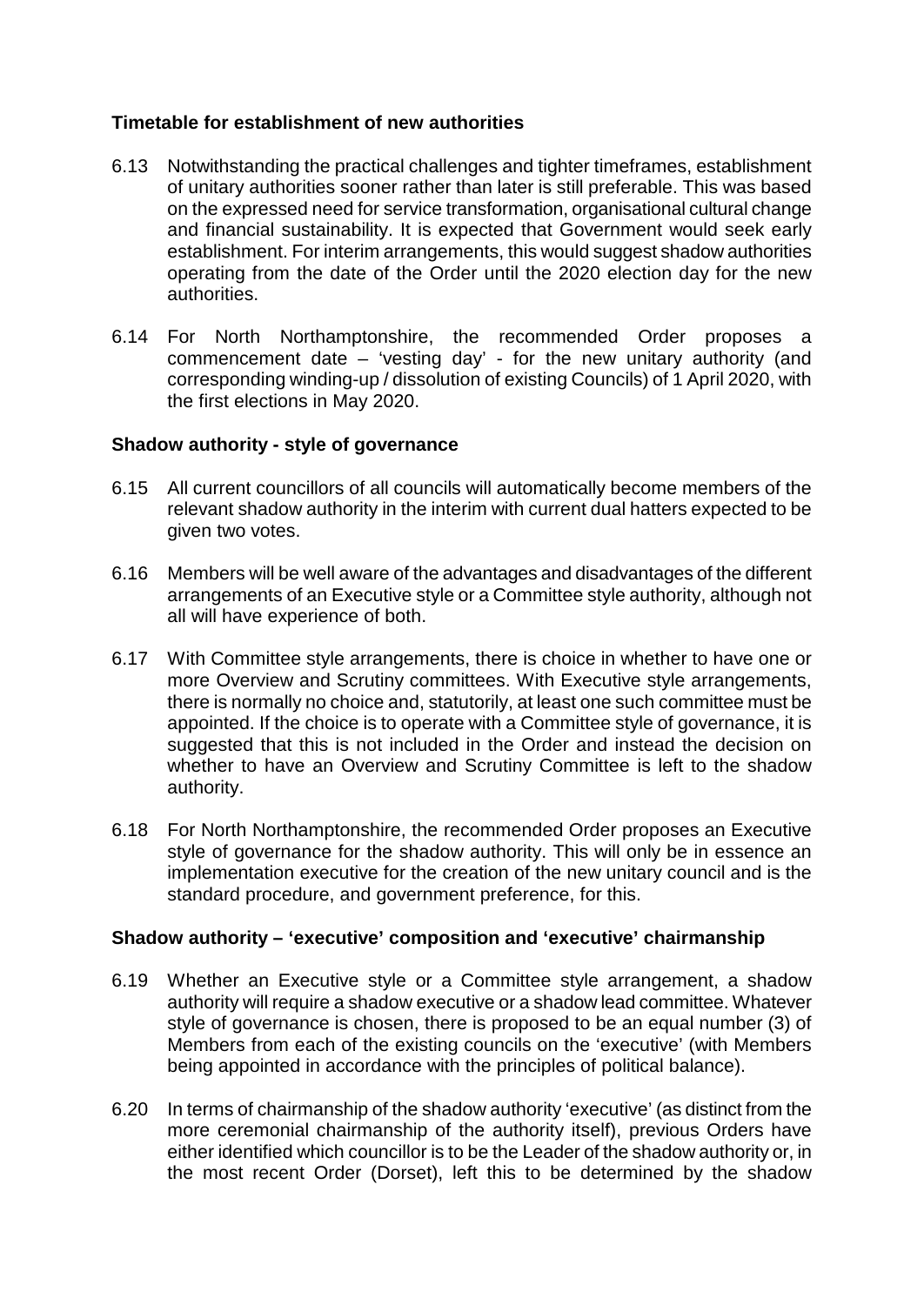authority itself. It is anticipated that this local discretion would again be acceptable to Government officials.

6.21 For North Northamptonshire, the recommended Order proposes that the shadow authority determines its own 'executive' chairmanship.

# **Shadow authority functions and duties - implementation**

- 6.22 When established, the shadow authority will have certain functions defined in the Order that are centred on preparing the ground for the new unitary authority – many of them under the banner of an 'Implementation Plan' to achieve smooth transition. It will be given certain duties by the Order also - such as the requirement to make interim appointments of its Head of Paid Service, Monitoring Officer and Chief Finance Officer (and of Returning Officer for the 2020 election), to formulate proposals for style of governance (as already noted above) and the Code of Conduct and Members Allowances. To ensure due discharge of those functions and duties, it is understood that the Order will require the formation of a 'Central Implementation Team' (Officers) to assist the shadow authority in delivering the Implementation Plan and identification of a lead Officer. It is considered reasonable to expect that the selection of the lead Officer can be locally determined by the shadow authority rather than being specified in the Order.
- 6.23 For North Northamptonshire, the recommended Order proposes that the shadow authority determines its own lead Officer.

## **Elections for the new unitary authority**

- 6.24 Elections to the new authorities in 2020 would be, in the first Thursday in the month of May, as prescribed in statute for normal council elections. With cancellation of the 2019 council elections by the Changes to Years of Elections Order, the term of office of councillors on existing Councils would end on the vesting day of the new authority of 1st April 2020.
- 6.25 The Order will prescribe whether the new unitary authorities are to follow the district or county election cycles for their elections. Dorset's experience suggests Government officials accept that, to a degree, the cycle is a matter of local choice, and they consider that they have complete flexibility to include whatever is judged best. The first elections will be whole council elections and it is also anticipated that thereafter the Order will determine that they be similarly all-out. Elections by thirds are not preferred by the steering groups.
- 6.26 Moving on to the (whole council) district council election cycle could be achieved for 2023 by having a 3 year term from 2020. Moving onto the county electoral cycle could be achieved for 2025 by having a 5 year term from 2020, which is more appropriate than achieving it for 2021 with a term of office of just 1 year from 2020. The current thinking is that elections are likely to work on existing county divisions with 3 Members each, for that first election. (Government officials have advised that they would not expect the Local Government Boundary Commission to have time to review boundaries in time for May 2020).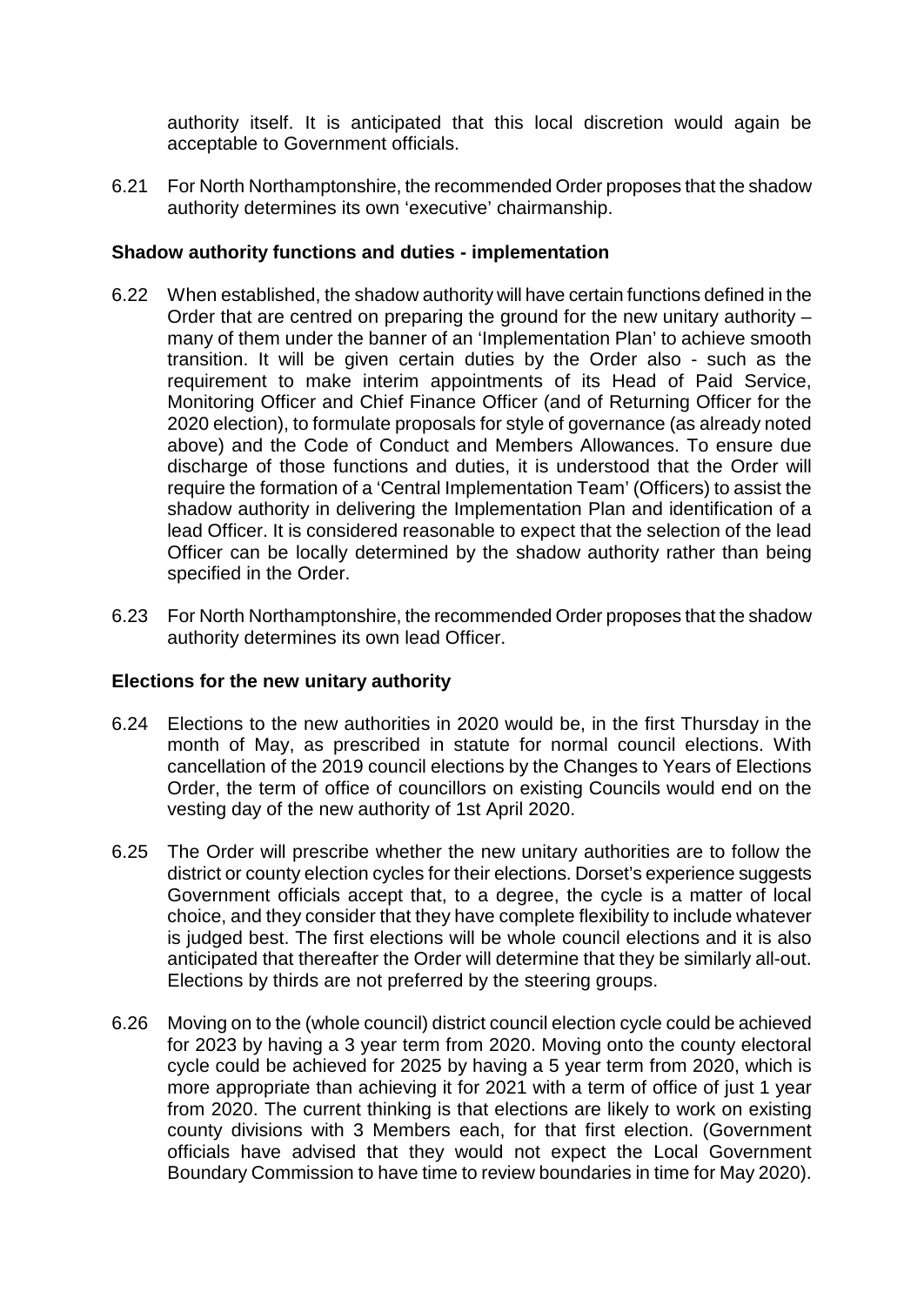6.27 For North Northamptonshire, the recommended Order proposes to align unitary authority elections with the county electoral cycle - and be whole council.

# **Financial control of existing Councils' spending**

6.28 Where councils are to be dissolved by Orders, legislation (Section 24 of the Local Government and Public Involvement in Health Act 2007 – a 'Section 24 Direction') allows the Secretary of State to direct limitations on the spend of those councils by applying (£) thresholds. If this is desired, it is expected that such a direction would be achieved separately rather than via the Structural Change Order. Whichever course is taken, it is the preference for such a provision to come into force to assist resource planning for the new unitary authority.

## **7 Legal powers**

For the content of a Structural Change Order, the Government is not obliged to formally engage other than with Parliament. Whilst the wider public and the Councils will have no legal right to comment on any Order short of judicial challenge, there is nothing to legally prevent the Councils showing leadership and seeking to influence content of such an Order.

# **8 Financial and value for money implications**

- If a 'Section 24 Direction' is applied to the Councils, in summary this would mean written consent is also required from the Secretary of State (or others he determines) for:
	- land disposals over £100,000 consideration;
	- entering into capital contracts over £1m consideration or where there is a term allowing the consideration payable to be varied;
	- entering into non-capital contracts over £100,000 consideration;

including an amount of reserves for future spend in budget calculations. Government officials have indicated that these amounts can be altered and that, if the Secretary of State directed that consent is required from the shadow authority (which he can do), the shadow authority could choose to delegate this role to its Section 151 Officer.

8.2 There are no other financial implications arising from the Advice.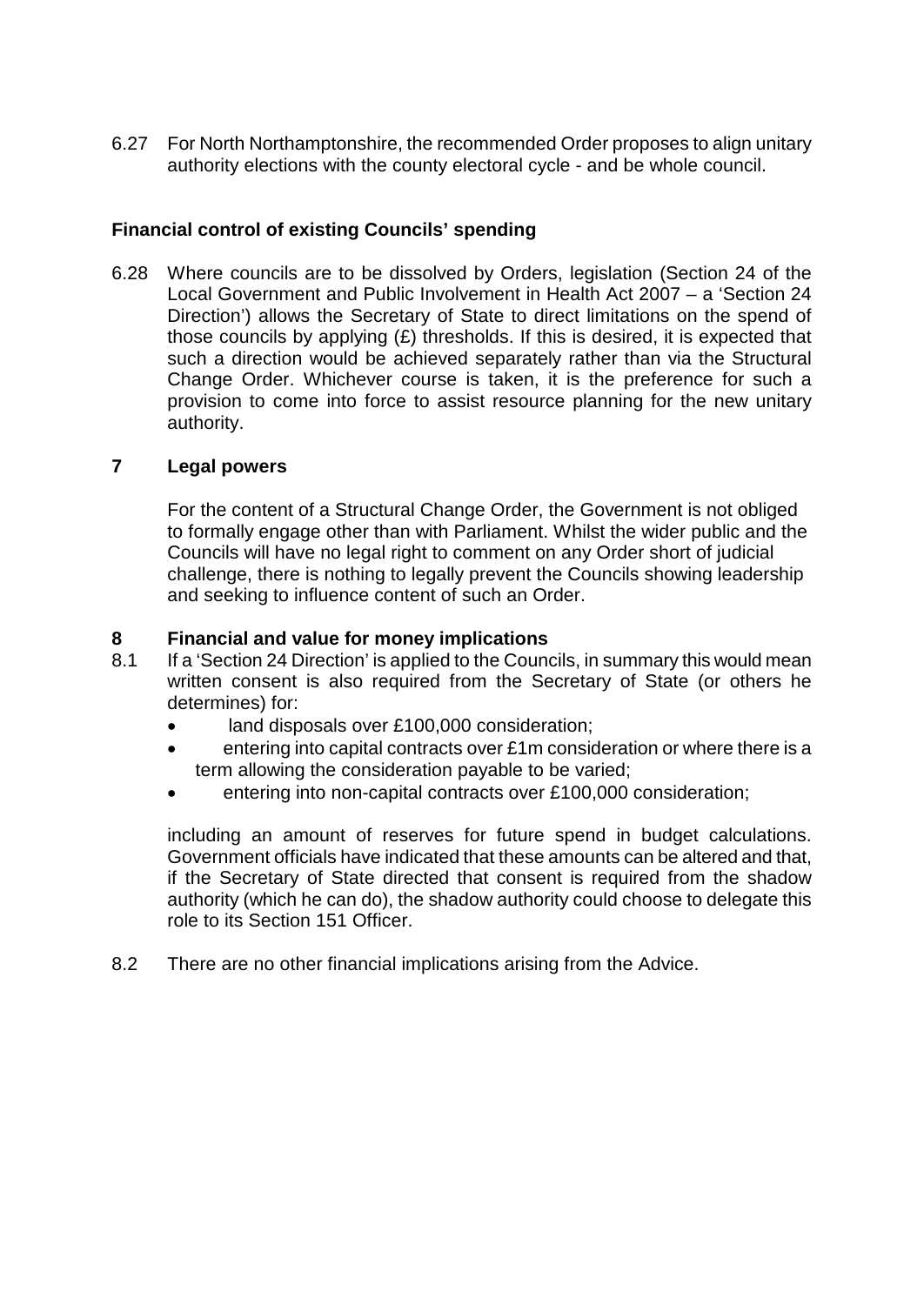#### **9 Risk analysis**

| <b>Nature of risk</b>    | <b>Consequences if</b> | Likelihood of | <b>Control</b> |
|--------------------------|------------------------|---------------|----------------|
|                          | realised               | occurrence    | measures       |
| Delay in a decision      | It may not be          | medium        | Establish a    |
| on the proposal for      | possible to            |               | formal joint   |
| local government         | prepare                |               | committee      |
| reform in                | everything             |               |                |
| Northamptonshire or      | required by the        |               |                |
| delay in laying or       | new unitary            |               |                |
| agreeing the             | authority by           |               |                |
| <b>Structural Change</b> | Vesting Day of 1       |               |                |
| Order                    | <b>April 2020</b>      |               |                |

## **10 Implications for resources**

In terms of the Advice, for re- drafting and negotiating, in the first instance this would be resourced by existing personnel in the Councils. Members will be aware that much preparatory work is required to set up new authorities, including shadow authorities and any other shadow local arrangements that might be appropriate. To that end there may be need to deploy additional support, including external engagements

#### **11 Implications for stronger and safer communities and equalities**

Whatever the council does and however it makes its decisions, the impact on our communities is of paramount importance. The proposals here should not have any adverse impact on our communities or on how the council meets its statutory duties relating to equalities legislation.

#### **12 Author and contact officer**

Liz Elliott, Managing Director

#### **13 Consultees**

 $\overline{\phantom{a}}$ 

Julie Thomas, Monitoring Officer Karen Denton, Assistant Director.

## **14 Background papers**

Submission to the Secretary of State for Housing Communities and Local Government of the 'Northamptonshire Local Government Reform Proposal'. (August 2018)